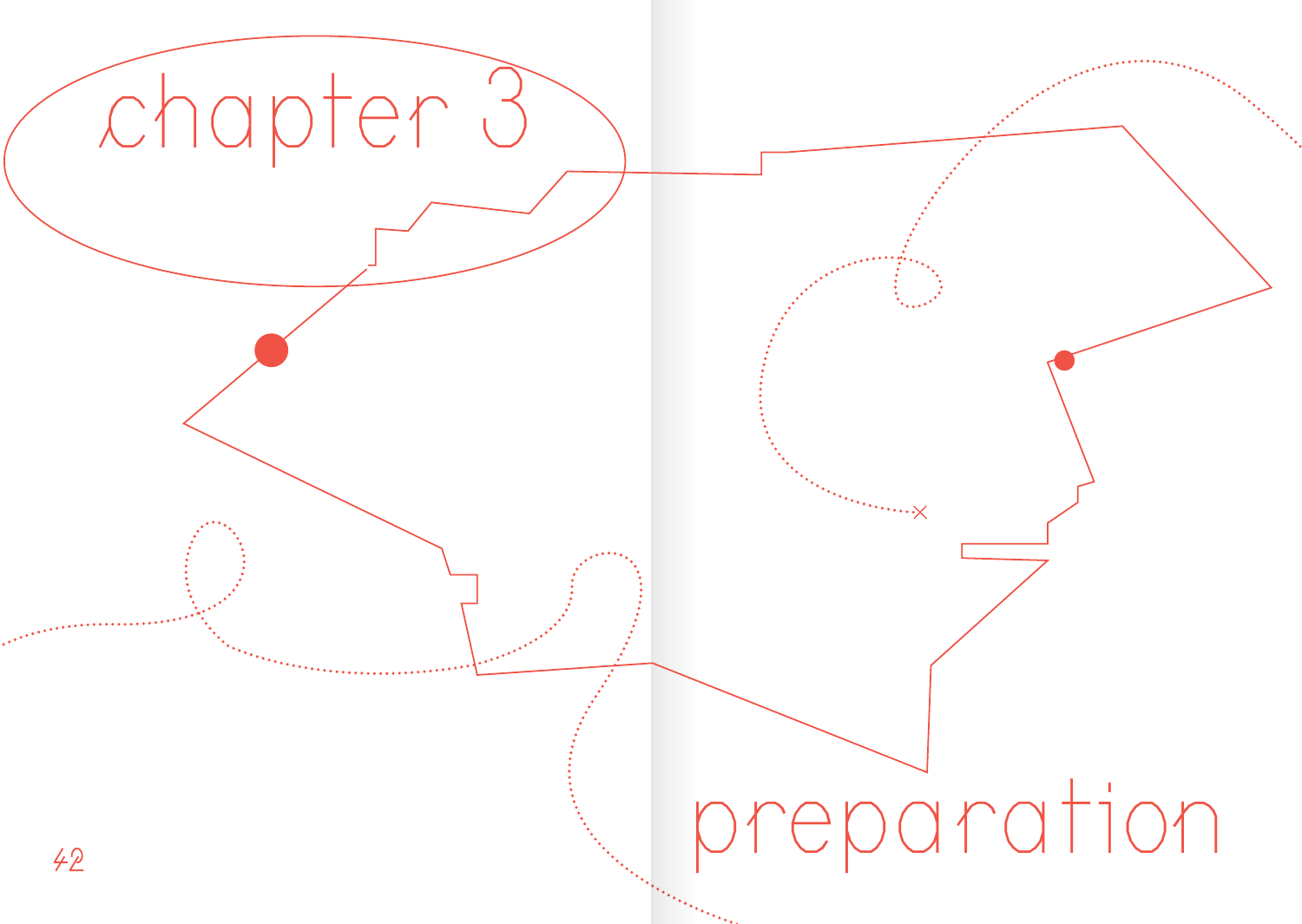## preparation

The next step in the storytelling process, preparation, is closely linked to the process of selecting the topic. Most of the time, the preparatory phase starts when storytellers begin asking themselves what topics are interesting and important to cover. Once these questions are asked, they begin to think about the topic analytically and critically and start placing it in context. The preparatory phase lays the groundwork for the story and can be done in different ways, including research in the form of readings and listenings, arranging for interviews and spending time in neighbourhoods and places related to the story.

"The main thing is to listen to people.»

"The main thing is to listen to people and read about the topic," Shehrazad Siraj, the writer and student from France, said. "If you want to ask about migration, you have to read about it beforehand." This idea, that storytellers research topics they work on, comes naturally to many. But it is not only a matter of doing readings, it is also about the nature of those readings. Omar Saadeh, the filmmaker with an NGO working with refugees in Lebanon, said that he often met people from abroad, both visitors to the NGO and journalists, who came with preconceptions in mind. "The types of questions they asked were always very basic and lead to the same patterns in stories." This attitude, he said, had to do with a lack of research on their behalf and stereotypes they had about the topic: "They came with a premeditated image of the country, they did not come thinking 'let's find out what is there.'"

Samih Mahmoud from the video platform Campji said that when reporters come from outside the camps, they often show a lack of knowledge: "They don't do deep research beforehand, unless we are talking about journalists who spend time in the area to get to know it before writing their stories. But some rely only on sources and information written by outsiders, so the research is done from the outside looking in." This, he said, is the consequence of a larger problem, one that goes beyond the storytellers themselves: "It is because there

is not enough input from the camps, from people living there, about how life really is."

For journalists and others telling stories of migration, it might be an easy option to resort to readings that are widely available and published by well-known outlets and institutions. This is not wrong: these are often well-researched and comprehensive. But local, people-centred perspectives are many times missing in these publications. And if they are there, they are often narrated from 'the outside,' by authors coming from privileged backgrounds or parts of the West, not refugee and migrant communities. If storytellers rely only on such readings, they will miss important perspectives.

Preparing well for a story therefore requires looking further than what first meets the eye. This includes reading things that are locally produced and published, even if it means spending more time searching (and oftentimes translating). Such readings can be local newspaper articles, poetry and short stories, podcasts and material published on social media. Siraj spoke about the importance of looking beyond the traditional coverage: "Sure, mainstream media is a useful source, but we should also read blogs and other smaller platforms, especially if we want to understand how people live. If we want to write about a community, we have to read what people from that group write." Social media, Siraj said, can be very useful to get a better understanding of people's lives: "It lets you discover new things and opens your mind. Even if you are not friends with someone you can follow what they write. I learn a lot about people's realities that way."

 $44$  goes beyond the storytellers themselves: "It is because there in mind for who she wanted to interview. Usually, this is what  $\sqrt[4]{5}$ Laure Makarem, who works with migrant worker communities at the Anti-Racism Movement (ARM) in Lebanon, said that research can impact the quality of interactions journalists and others have with people interviewed for their stories. "I have a good example," Makarem said. "It was a person who had done a lot of readings and realised that there is a lot of knowledge out there. She wanted to explore how she could contribute to the existing literature." This, Makarem said, was refreshing: "She didn't come with a preset profile

"There is not enough input from the camps about how life really is.<sup>5</sup>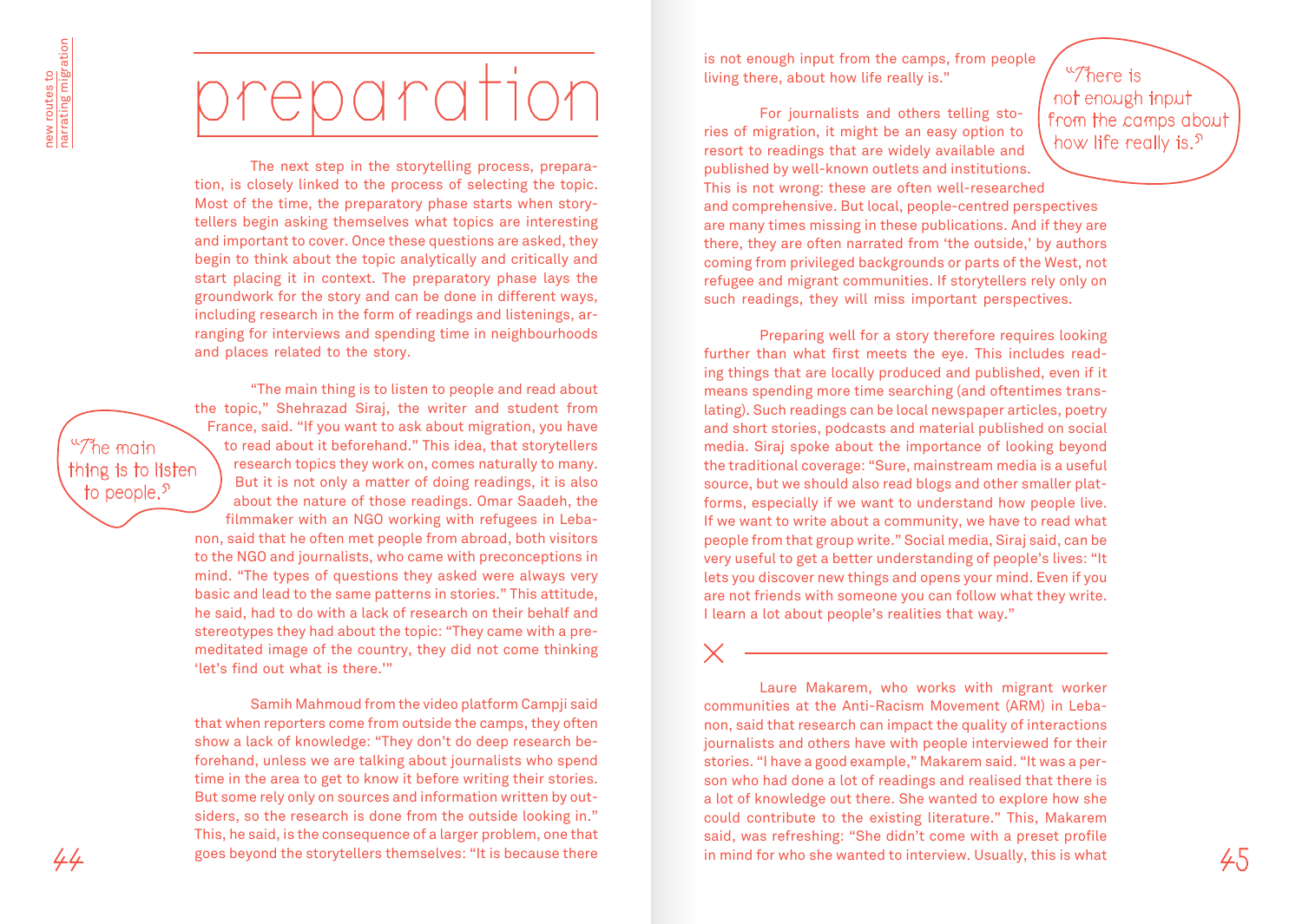people do. They come to us and say, 'I want a person who was trafficked,' or 'I want access to the Filipino community,' but she did not."

"Reporters and journalists can sometimes be oblivious to the power dynamics that exist between them and the person they are working with."

laborate and rely on each other to produce stories on migration. When storytellers do features in areas they are not familiar with, the preparations partly depend on the resources and connections of NGOs working in those areas. Benefits can go both ways – storytellers can get access to places they don't know well, and organisations can bring media attention to issues they work on. But this may also lead to a disconnect between the storyteller and the people featured in the story. "Reporters and journalists can sometimes be oblivious to the power dynamics that exist between them and the person they are working with," Makarem said. "There is a lack of interest in engaging with that person beyond the level of collecting data

Makarem described how storytellers and NGOs col-

or extracting a story for their article. The relationship then becomes one-way and very transactional."

Doha Adi from the NGO Sawa for Development and Aid recounted a case where good preparations made a big difference: "We did a series of testimonies of people who had been injured in the war or in accidents in Lebanon. It was a very tricky process, very scary, because how can people retell such stories without re-living the trauma?" Adi worked with a social worker and spent much time describing what the material would be used for to the potential interviewees. "It was hard to find people. Out of 30, only three wanted to talk to us. But they were very positive, which made it easy – and at the same time hard because you want to respect these people and their positivity," Adi said.

 $46$  and the miliar with. "If I know someone from my area, I would speak and the set of  $47$ Often, the ability to prepare is contingent on factors like the time and resources available to the storyteller. Neither is at any point endless, so choices and priorities have to be set. Rayan Sukkar from Campji said that if there is an alternative, she would not do features in regions she is unfa-

to them instead," she said. There are always ways to prepare, she continued, even on tight deadlines: "I don't think that time is really an excuse. It is easy to do research these days: there is information available in the community. There is technology. You can send long voice notes, talk over the phone, get to know the person you are interviewing. Check Facebook to see what they are interested in." Otherwise, she said, "work on stories you have access to in your own area."

That said, both journalists and storytellers from NGOs remain at the far end of the chain of power and influence within their institutions. Publishers and senior editors make the decisions in the newsrooms, and owners are responsible for securing the financial resources. NGOs, both large and small, rely at the end of the day on funders, often located far away. Makarem from ARM said that they acknowledge the situation for journalists who are asked to "write an article about a topic they didn't sign up for and only have five working days to deliver the story." It would be wrong, Makarem said, to tell them: "We are not working with you, go to another NGO and talk to a migrant worker there and do damage that is not on our premises." Instead, Makarem continued, organisations can ask journalists to provide information about their purpose, main topic, interview questions, ethical considerations and publishing details beforehand. "This procedure, in our experience, gives journalists a kind of self-check, saying 'I am being held accountable for this story.'"

For anyone telling stories about migration, the preparatory phase is when the blueprint for the entire story is drawn. This is when the direction of the story is set and the tone for what comes after is determined. Limitations in terms of time and resources are real, so storytellers will often find themselves forced to stop their research before having fully explored all possible angles. Still, as described by several participants, there are several steps a storyteller can take in order to, as Sukkar from Campji put it, "not come out of nowhere, knock a door and tell someone, 'I want to interview you about this and that.'" If the preparations for a story are honest and sincere, chances are that the story will be too.